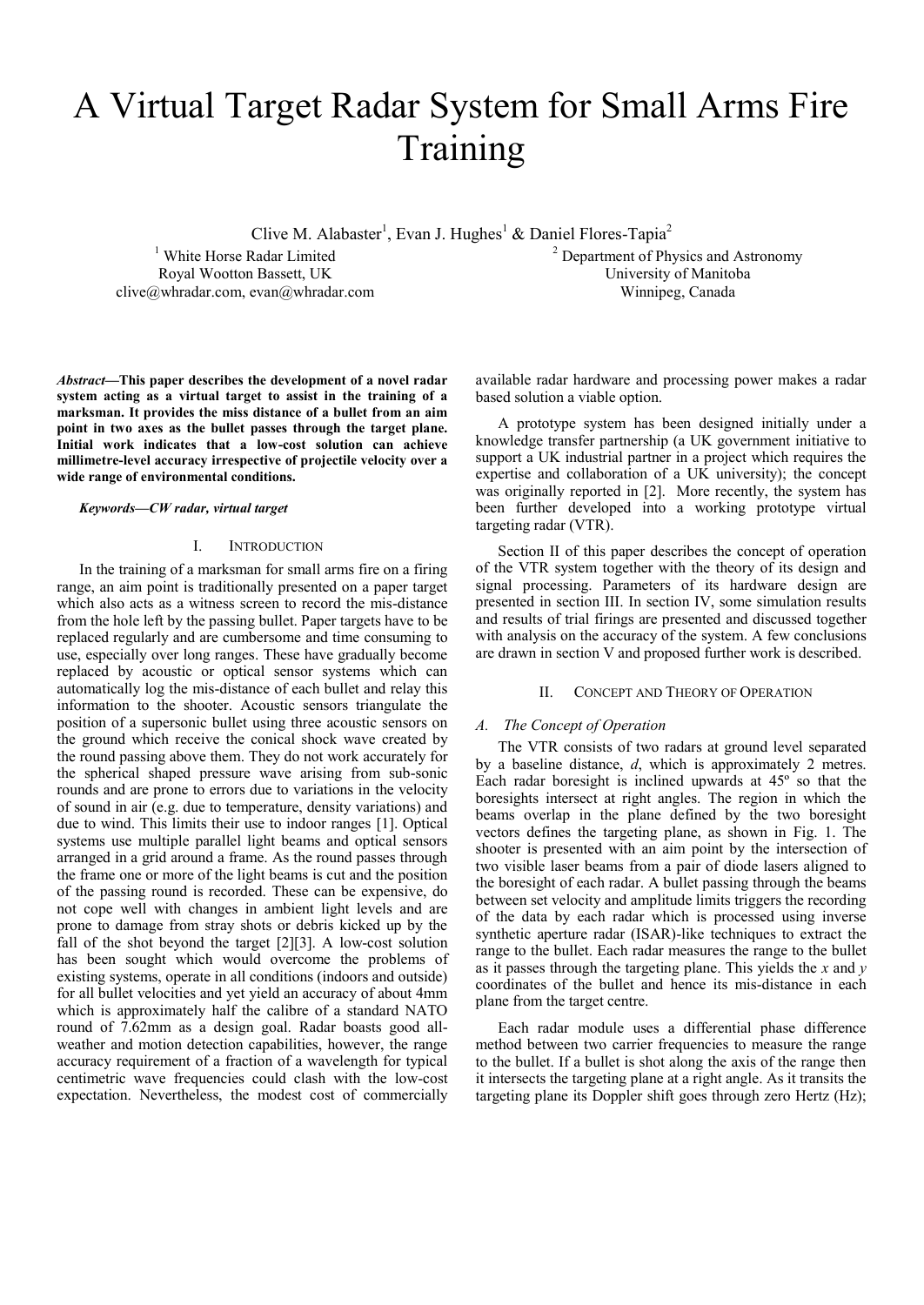the bullet range at this point is computed. Each radar emits two continuous wave (CW) tones in the I-band and which are separated by a spacing frequency *Δf*, typically of a few MHz. Returns from the bullet are phase shifted over the two-way path to the bullet and back. Since the two-way distance exceeds a wavelength the  $2\pi$  phase wrapping introduces range ambiguity. This ambiguity is resolved using the second carrier frequency. Returns from each carrier are down-converted into separate receiver channels By comparing the phase shift over the two carriers one obtains a differential phase shift equivalent to a carrier frequency equal to *Δf*. Since *Δf* is in the HF band the two-way path length does not exceed a wavelength and so no range ambiguity exists. Thus the range is measured at the point of closest approach, i.e. the targeting plane. Once this range has been measured along two orthogonal axes one has the *x,y* coordinates at which the bullet intersected the targeting plane and hence the mis-distance from the aim point.



Figure 1. VTR System Geometry

The ability of the radar to make an accurate measurement of bullet range depends on the validity of the assumption that the bullet trajectory is orthogonal to the targeting plane and on the signal to noise ratio (SNR) of the returns. The differential phase method described here can achieve accuracies in the order of a fraction of a wavelength at I-band. It is worth noting that this radar system cannot resolve multiple targets. Whilst each radar can measure range very accurately, it has no range resolution whatsoever; returns from multiple scatterers would yield their vector sum and the system would declare one result which was not a true indication of any of the scatterers. Static clutter can be eliminated by applying a dc block on the video output signals. Since only one bullet would be expected to be within the beam at any one time, even for machine gun fire, this does not present a problem.

#### *B. Theory of Operation*

Each radar emits two CW tones; the frequencies of the two tones from one radar differ from those of the other in order to enable filtering to provide isolation between the two. It is sufficient for now to consider the operation of just one of the

radars. The two frequencies are defined by a centre frequency, *fc* , and a difference frequency, *Δf*. The upper and lower frequencies are therefore:

$$
f_U = f_c + \frac{\Delta f}{2} \tag{1a}
$$

$$
f_U = f_c - \frac{\Delta f}{2} \tag{1b}
$$

The choice of *f<sup>c</sup>* was nominally 10GHz so that the length of a typical bullet corresponds to a half the free-space wavelength  $(\lambda = 3cm)$  and this coincidence maximizes the radar cross section (RCS) of the bullet. At the two frequencies,  $f_L$  and  $f_U$ we have two corresponding wavelengths,  $\lambda_L$  and  $\lambda_U$ , in which the suffix  $_L$  denotes the lower frequency and the suffix  $_U$ denotes the upper frequency. This gives rise to phase shifts, *φ<sup>L</sup>* and  $\varphi_U$  over the range, *R*, to the bullet at any instant.

At *f<sup>L</sup>* we have:

$$
\varphi_L = \frac{4\pi R}{\lambda_L} = \frac{4\pi R f_L}{c}
$$
 (2a)

and at  $f_U$  we have:

$$
\varphi_U = \frac{4\pi R}{\lambda_U} = \frac{4\pi R f_U}{c}
$$
 (2b)

where *c* is the speed of light.

The phase difference between the two channels is therefore:

$$
\Delta \varphi = \varphi_U - \varphi_L = \frac{4\pi R(f_U - f_L)}{c} = \frac{4\pi R\Delta f}{c} \quad (3)
$$

Due to the  $2\pi$  phase wrapping,  $\Delta\varphi$  should not exceed  $2\pi$ otherwise range ambiguity results. For  $\Delta \varphi = 2\pi$ ,  $R = R_{mu}$ , where *Rmu* is the maximum unambiguous range, i.e.

$$
2\pi = \frac{4\pi R_{mu}\Delta f}{c} \tag{4}
$$

which, on re-arranging gives:

$$
\Delta f = \frac{c}{2R_{mu}}\tag{5}
$$

and is a classic result for a stepped or dual frequency waveform.

The complex output voltages can therefore be written:

$$
v_L = v_{QL} - j.v_L \tag{6a}
$$

and

$$
v_U = v_{QU} - j.v_{IU}
$$
 (6b)

in which the suffixes *I* and *Q* denote the in-phase and quadrature phase channel outputs, respectively.

The complex baseband signals are processed by a Fourier Transform. This yields a power spectrum and an angle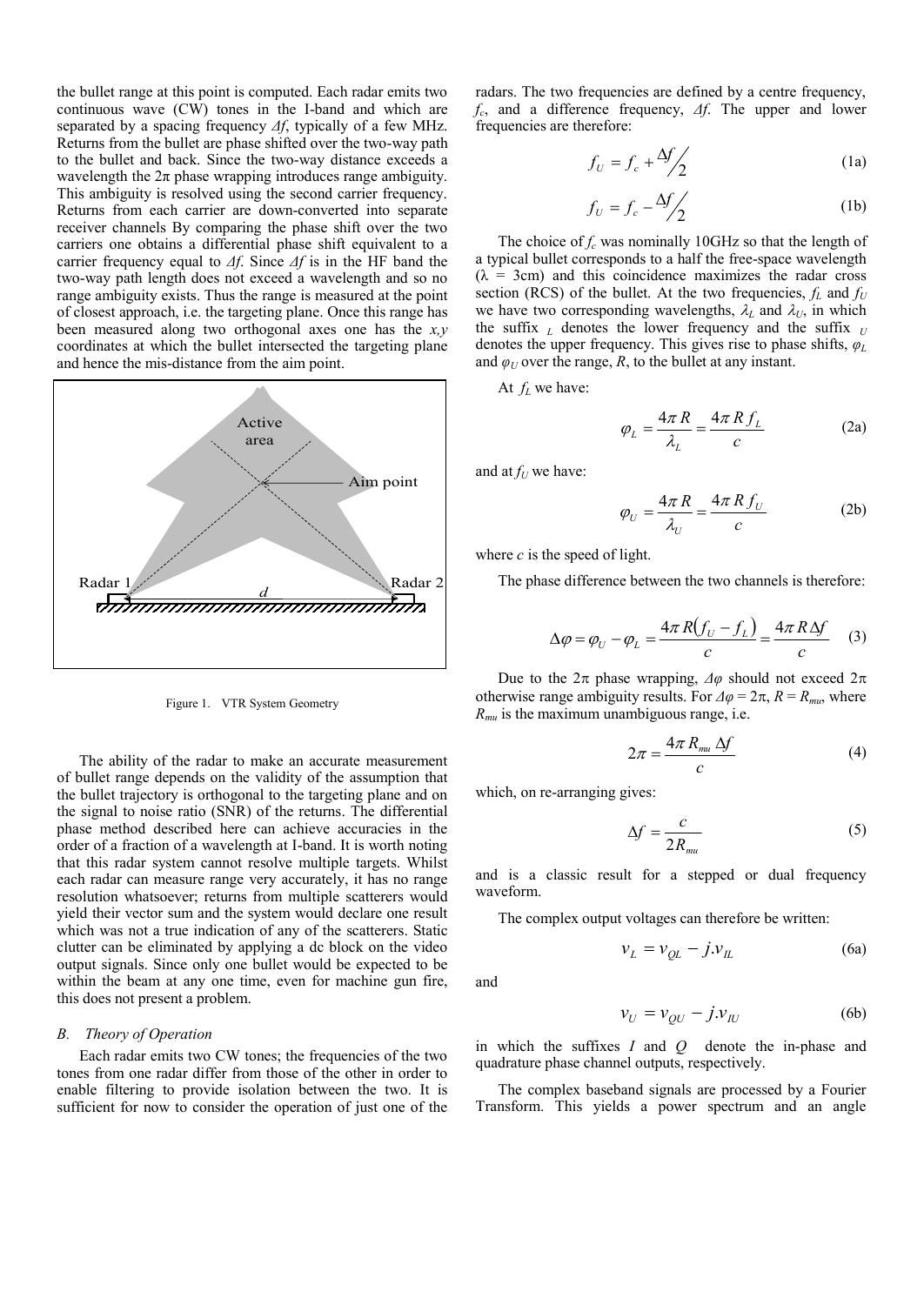spectrum. Let us denote the complex quadrature output signal previously given by the equation pair  $(6)$  in general as  $v(t)$ . The suffixes *L* and *U* can be re-introduced later, as necessary.

Substituting (2) into (6) gives:

$$
v(t) = \cos\left(\frac{4\pi R}{\lambda}\right) - j\sin\left(\frac{4\pi R}{\lambda}\right) \tag{7a}
$$

which may be re-cast in exponential form as

$$
v(t) = e^{-j\frac{4\pi R}{\lambda}}
$$
 (7b)

The Fourier transform of this signal is defined as:

$$
V(\omega) = F\{v(t)\} = \int_{-\infty}^{+\infty} v(t) e^{-j\omega t} dt
$$
 (8a)

 $v(t)$  is defined within limits of time from  $t = 0$  to  $t_{int}$ , where *tint* is the integration time, therefore the limits of integration may be reduced to this range

$$
V(\omega) = \int_0^{t_{\rm int}} v(t) e^{-j\omega t} dt
$$
 (8b)

 $V(\omega)$  will be complex because the function  $v(t)$  is not an even function i.e. not symmetrical about  $t = 0$  and so is comprised of sines and cosines.

The Fourier transform of the complex quadrature output signal is therefore given by

$$
V(\omega) = \int_0^{t_{\rm int}} e^{-j\frac{4\pi R(t)}{\lambda}} e^{-j\omega t} dt
$$

Hence for the upper and lower frequencies we have:

$$
V_U(\omega) = \int_0^{t_{\rm int}} e^{-j\left(\omega_U t + \frac{4\pi R(t)}{\lambda_U}\right)} dt
$$
 (9a)

and

$$
V_L(\omega) = \int_0^{t_{\rm int}} e^{-j\left(\omega_L t + \frac{4\pi R(t)}{\lambda_L}\right)} dt
$$
 (9b)

in which  $R(t)$  is the range as a function of time.

Taking the phase spectrum of the difference between this equation pair one may derive *R(t)*.

$$
R(t) \propto \angle \left[ V_U(\omega) - V_L(\omega) \right] \tag{10}
$$

Taking the phase difference at zero (or at a very low) Doppler frequency yields the range at the point of closest approach to the radar which corresponds to the targeting plane for a trajectory which is perpendicular to the targeting plane.

Consider the geometry of the situation depicted in Fig. 2. The targeting plane is defined in the *x,y* plane. One radar is placed at the origin (*0,0,0*) and the other radar is placed a distance *d* from the first along the *x*-axis, i.e. at coordinates of (*d,0,0*). The centre is the point at which the boresights of both radars intersect and since both are inclined at 45º, the target centre lies at coordinates (*d/2,d/2,0*). The bullet intersects the targeting plane at a right angle for a bullet trajectory which is

parallel to the *z*-axis. Let the range to the bullet in the targeting plane as measured by radars 1 and 2 be  $R_1$  and  $R_2$  respectively. Contours of equal range are circles centred at the locations of the radars (strictly, the phase centres of the radar antennas). The two circles of radii  $R_1$  and  $R_2$  overlap at two points given by  $[4]$ :

$$
x = \frac{d^2 - R_2^2 + R_1^2}{2d}, \qquad y = \sqrt{R_1^2 - x^2} \tag{11}
$$

This yields two intercept points; one above the baseline (positive *y*), the other below the baseline (negative *y*). The latter case can be dismissed and the result can be taken as the former case. This intercept point must now be offset by the *x* and *y* coordinates of the aim point which are  $\left(\frac{d}{2}, \frac{d}{2}\right)$  and is the miss distance result declared to the shooter.

The I/Q Doppler outputs from the radar units are sampled with two 4-channel analogue-to-digital converters running at a 100kHz sample frequency. The radii  $R_1$  and  $R_2$  are calculated for 5 sample points before and after the zero Doppler point. The mean of each set of 11 values is taken to provide averaged values for the radii  $R_1$  and  $R_2$  and then the *x* and *y* positions are generated.



Figure 2. VTR Coordinate System

## III. THE HARDWARE DESIGN

#### *A. Radar Hardware*

Radar returns are down-converted using a double superheterodyne receiver employing an image rejection mixer (IRM) in which the first local oscillator (LO1) runs at  $f_c$  and the system's first intermediate frequency ( $1<sup>st</sup> IF$ ) is tuned to  $\Delta f/2$ . The IRM has two outputs; one sensitive to the upper sideband and the other sensitive to the lower sideband. In this way, returns at the two carrier frequencies fall in each other's image band and are separated into the two channels in the  $1<sup>st</sup>$  IF. The IRM offers approximately 25 dB of channel isolation. After amplification and filtering, a second stage of down-conversion is conducted in each channel direct to baseband using quadrature detectors. This results in in-phase (I) and quadrature phase (Q) channel outputs. An RF low noise amplifier (LNA) is included on the front end in order to minimize the system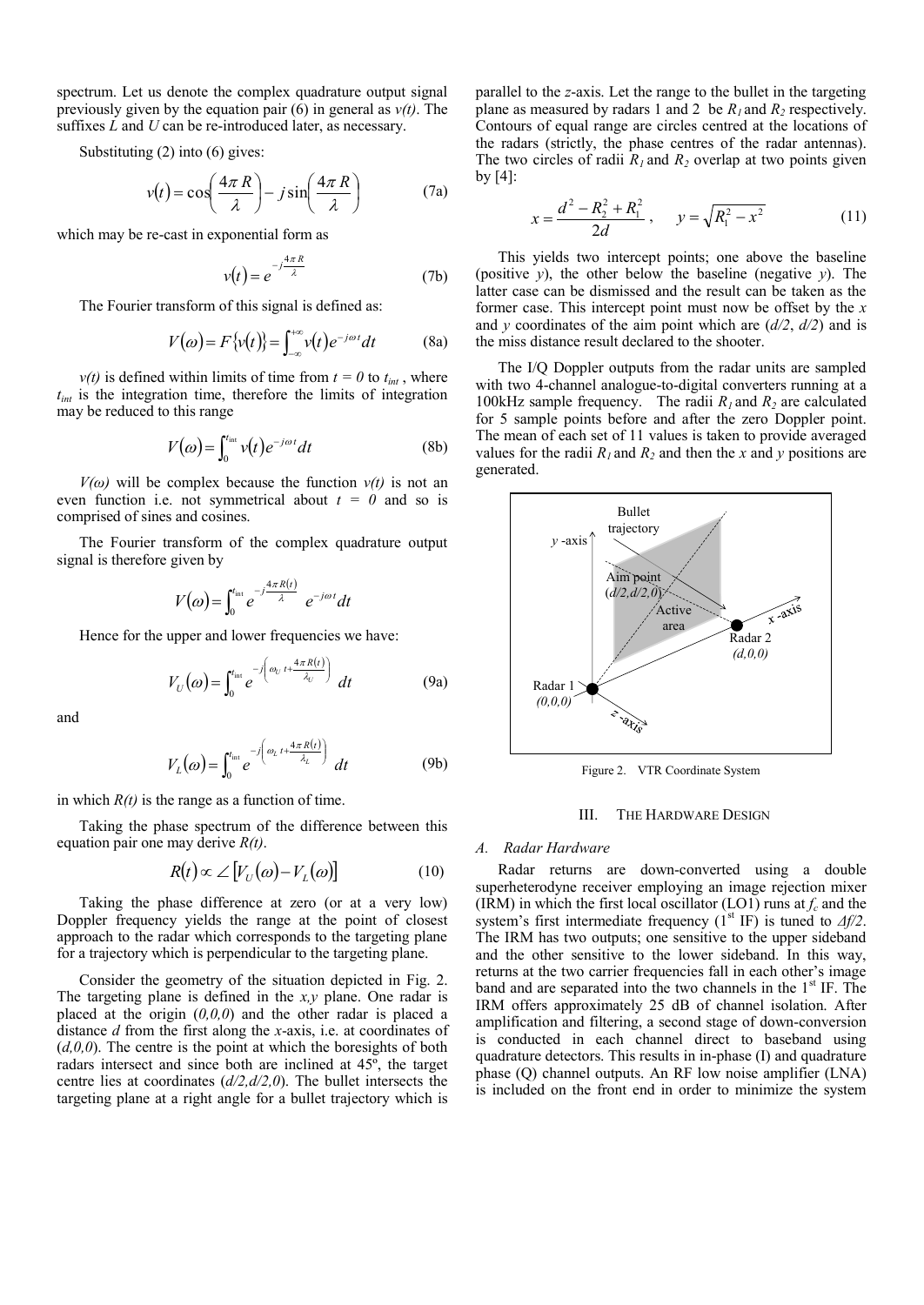noise figure and maintain an adequate SNR at the receiver outputs. The receiver block diagram is shown at Fig. 3.

The two output signals are generated by mixing the LO1 and LO2 signals, as shown in Fig. 4. Whilst this is a simple arrangement there remains some breakthrough of the LO1 signal and intermodulation products on the output spectrum.



Figure 3. VTR Receiver Block Diagram



Figure 4. VTR Receiver

At present the antenna system employs a bistatic arrangement of two wide beam/low gain horn antennas. The antenna centres are approximately 10cm apart and the targeting plane is in line with the midway point between the two antennas. Although this bistatic approach reduces the coupling between receive and transmit as compared to that provided by a circulator, the level of isolation is not quite sufficient to suppress interference from spurious modulation products arising due to the transmissions from the opposite radar via a sidelobe to sidelobe path. To alleviate this problem the antennas forming the bistatic arrangement of both radars are set up to radiate a horizontally plane polarized signal and to receive vertically plane polarized signals, so providing an additional 20dB of isolation. While this suppresses the interference, the desired returns are also reduced due to the lower cross-polar RCS of bullets (section IIIB). Nevertheless, there is a net gain in signal to interference ratio which gives a workable system.

A summary of the radar parameters is provided in Table 1.

TABLE I. RADAR PARAMETERS

| Parameter                        | Value                        |  |  |
|----------------------------------|------------------------------|--|--|
| Carrier Frequencies (radar 1, 2) | 9880, 9900, 10090, 10110 MHz |  |  |

| Parameter                              | Value                   |  |  |
|----------------------------------------|-------------------------|--|--|
| LO1 frequencies (radar $1, 2$ )        | 9890, 10100 MHz         |  |  |
| Δf,<br>$(R_{mu})$                      | 20 MHz, (7.5 m)         |  |  |
| Transmitter Power (CW)                 | $+15$ dBm per signal    |  |  |
| Antenna Gain                           | 10 dBi                  |  |  |
| $1st$ IF centre frequency<br>bandwidth | $10$ MHz<br>$\pm$ 60kHz |  |  |
| Receiver Noise Figure                  | $\leq 6$ dB             |  |  |
| P <sub>1dB</sub>                       | $> -25$ dBm             |  |  |
| Receiver Gain                          | 60 dB nominal           |  |  |
| Gain balance                           | $0.5$ dB                |  |  |
| Phase matching                         | 5 degrees               |  |  |
| Image channel rejection                | $\geq$ 25 dB            |  |  |
| IF Stop band rejection                 | $\geq$ 60 dB at 10 MHz  |  |  |
| Doppler bandwidth                      | $3 HZ - 30 kHz$         |  |  |

## *B. Bullet Radar Detectability*

Earlier work [\[3\]](#page-5-3) reported on the measurement of the RCS of a variety of bullets at 10GHz. A bullet of diameter  $=$ 7.62mm and length 28.4mm (close to one wavelength) has a peak H/H RCS when seen orthogonal to the axis of the bullet of 0.001 m<sup>2</sup> (the peak V/V RCS was measured at 0.0007 m<sup>2</sup> under the same conditions). It was found that the RCS of a bullet could be approximated by that of a metal cylinder of the same dimensions as those of the bullet.

The H/H target RCS of  $0.001 \text{ m}^2$  at a range of 4 metres would yield a SNR of 53 dB (assuming a noise limited detection and the absence of any losses), or 51.5 dB for the V/V RCS case. Even allowing for further losses of 5dB for the cross-polar RCS of a smaller bullet, and the inclusion of 10 dB of additional losses, the SNR would be reduced to 36.5 dB.

#### IV. RESULTS AND DISCUSSION

## *A. Simulated Waveforms*

The waveforms generated by a bullet passing a single radar have been simulated and are presented in Figs. 5-7. Fig. 5 presents the I and Q channel waveforms for one of the carrier frequencies transiting the beam in approximately 1.5 ms. Note the quadrature relationship between the two waveforms, the phase reversal at mid-way through the waveform as the bullet passes the targeting plane and the amplitude modulation due to the gain pattern of the antenna. Fig. 6 illustrates the power spectrum of the chirp waveform shown in Fig. 5 but with Gaussian noise added having a SNR of 20 dB. Fig. 7 depicts the differential phase spectrum between the two carriers; the upper plot giving the absolute phase difference and the lower plot showing the phase difference as it wraps between values of  $\pm \pi$  radians.

#### *B. Measured Waveforms*

Data captured from a 7.62mm round passing through the target at 823 m/s is illustrated in Fig. 8. The data burst lasts for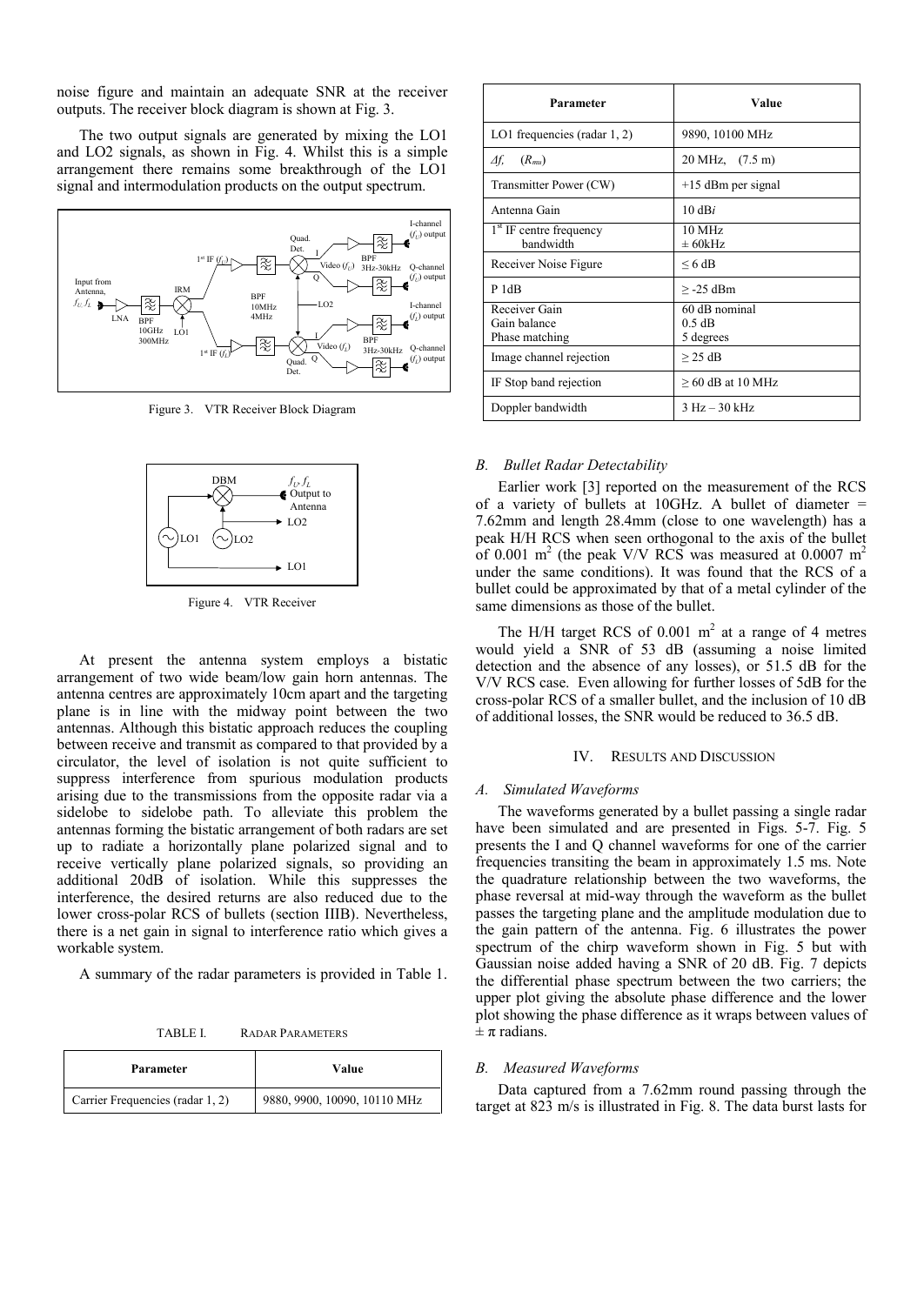approximately 1.8ms as the bullet transits the radar beam. The upper plot is the I and Q channel data at  $f_U$  and the lower plot shows the I and Q channel data at *fL*. These waveforms resemble the simulated waveforms of Fig. 5 quite well. The system processes this data and declares the miss distance from the centre in both *x* and *y* coordinates. The peak SNR at the zero crossing point is approximately 37 dB, which is in close agreement to the value predicted in section IIIB.



Figure 5. Simulated I & Q Waveforms [\[2\]](#page-5-1)



Figure 6. Simulated Power Spectrum, SNR = 20dB

## *C. Analysis of Accuracy*

The current signal processing assumes that the bullet trajectory is parallel to the  $z$  –axis since this ensures that the targeting plane does coincide with the point of closest approach and hence of zero Doppler. If the actual bullet trajectory has a gradient in either the horizontal (*x,z*) or vertical (*y,z*) planes, then the radars measure a range to the point of closest approach which is too low and an incorrect result is declared. The magnitude of this error depends on the baseline separation between the radars, the trajectory gradient and the actual miss distance from the target centre at which the bullet passes the targeting plane. The worst case gradient arises for the shortest length of the range (the distance between shooter and target) and the maximum displacement of the shooter from the centre of the range (limited to half the width of the shooting lane).

For a range length of 25m and a displacement of 2m, the angle of the trajectory is 0.08 radians (4.6º). If the actual placement of the shot has zero  $x$  –axis miss distance then the declared result has a *y*-axis error only.



Figure 7. Simulated Differential Phase Spectrum (Upper Plot: Absolute Phase, Lower Plot:  $\pm \pi$  Phase Wrapped)



Figure 8. Captured I & Q Data from 7.62mm round at 823 m/s (Upper Plot: *fU*, Lower Plot: *fL*)